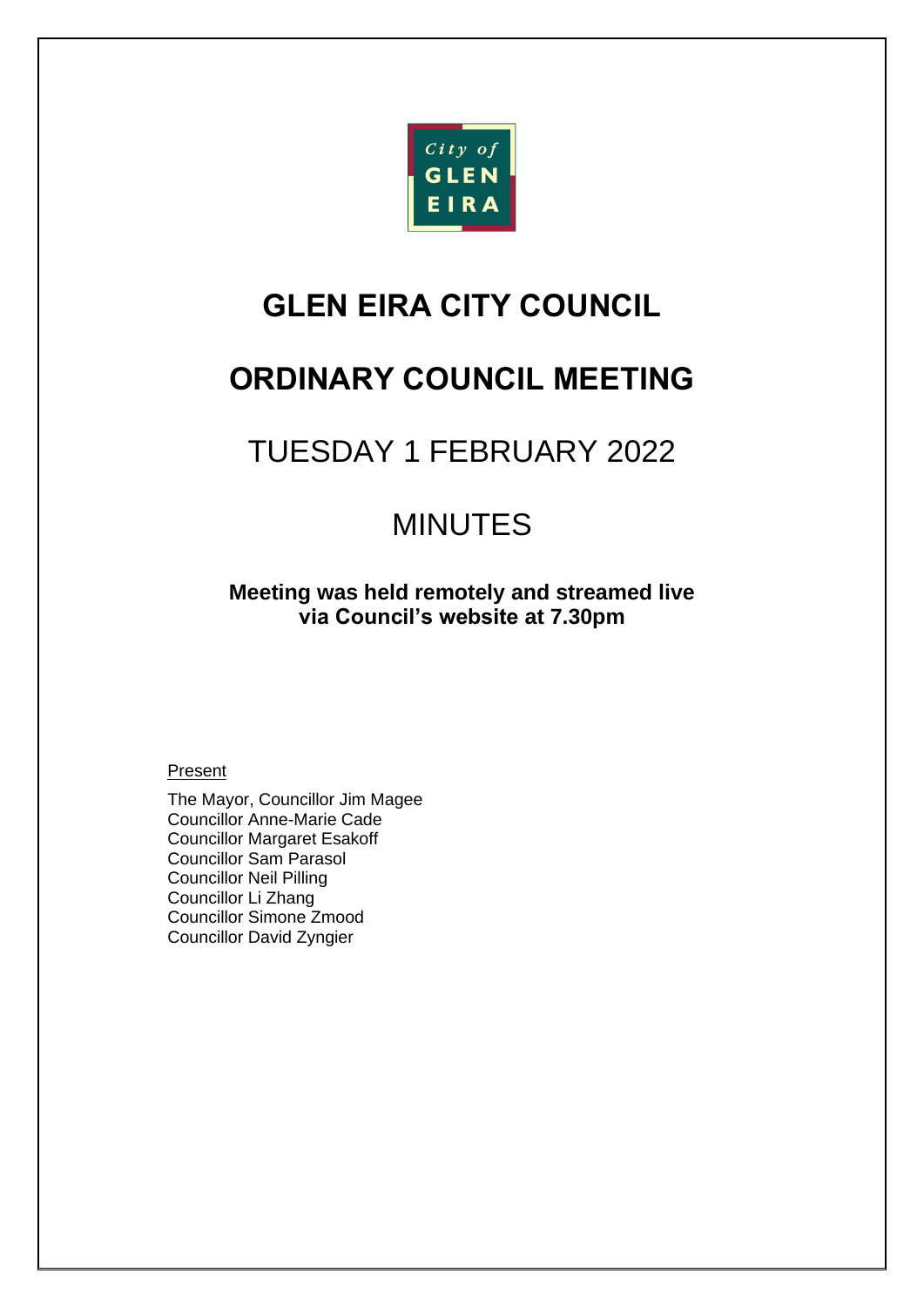### **INDEX**

| 1. |                                                                                                                                                                                                                                                                                                                                                       |  |  |
|----|-------------------------------------------------------------------------------------------------------------------------------------------------------------------------------------------------------------------------------------------------------------------------------------------------------------------------------------------------------|--|--|
| 2. |                                                                                                                                                                                                                                                                                                                                                       |  |  |
| 3. | REMINDER TO DECLARE ANY CONFLICTS OF INTEREST IN ANY ITEMS ON                                                                                                                                                                                                                                                                                         |  |  |
| 4. | <b>CONFIRMATION OF MINUTES OF PREVIOUS COUNCIL MEETINGS 5</b>                                                                                                                                                                                                                                                                                         |  |  |
| 5. | RECEPTION AND READING OF PETITIONS AND JOINT LETTERS 5<br>Nil                                                                                                                                                                                                                                                                                         |  |  |
| 6. | <b>REPORTS BY DELEGATES APPOINTED BY COUNCIL TO VARIOUS</b><br>Nil                                                                                                                                                                                                                                                                                    |  |  |
| 7. | REPORTS FROM COMMITTEES AND RECORDS OF ASSEMBLY  6                                                                                                                                                                                                                                                                                                    |  |  |
|    | 7.1                                                                                                                                                                                                                                                                                                                                                   |  |  |
|    |                                                                                                                                                                                                                                                                                                                                                       |  |  |
|    | 7.2                                                                                                                                                                                                                                                                                                                                                   |  |  |
|    |                                                                                                                                                                                                                                                                                                                                                       |  |  |
| 8. |                                                                                                                                                                                                                                                                                                                                                       |  |  |
|    | 113 Balaclava Road, Caulfield North Request for a Combined Planning<br>8.1<br>8.2<br>8.3<br>Glen Eira Heritage Review C204 (Elsternwick, Bentleigh and Carnegie) -<br>8.4<br>Submission - Inquiry to examine the Planning and Environment Act 1987  17<br>8.5<br>Amendment to the Order under Section 26(2) of the Domestic Animals Act<br>8.6<br>8.7 |  |  |
| 9. |                                                                                                                                                                                                                                                                                                                                                       |  |  |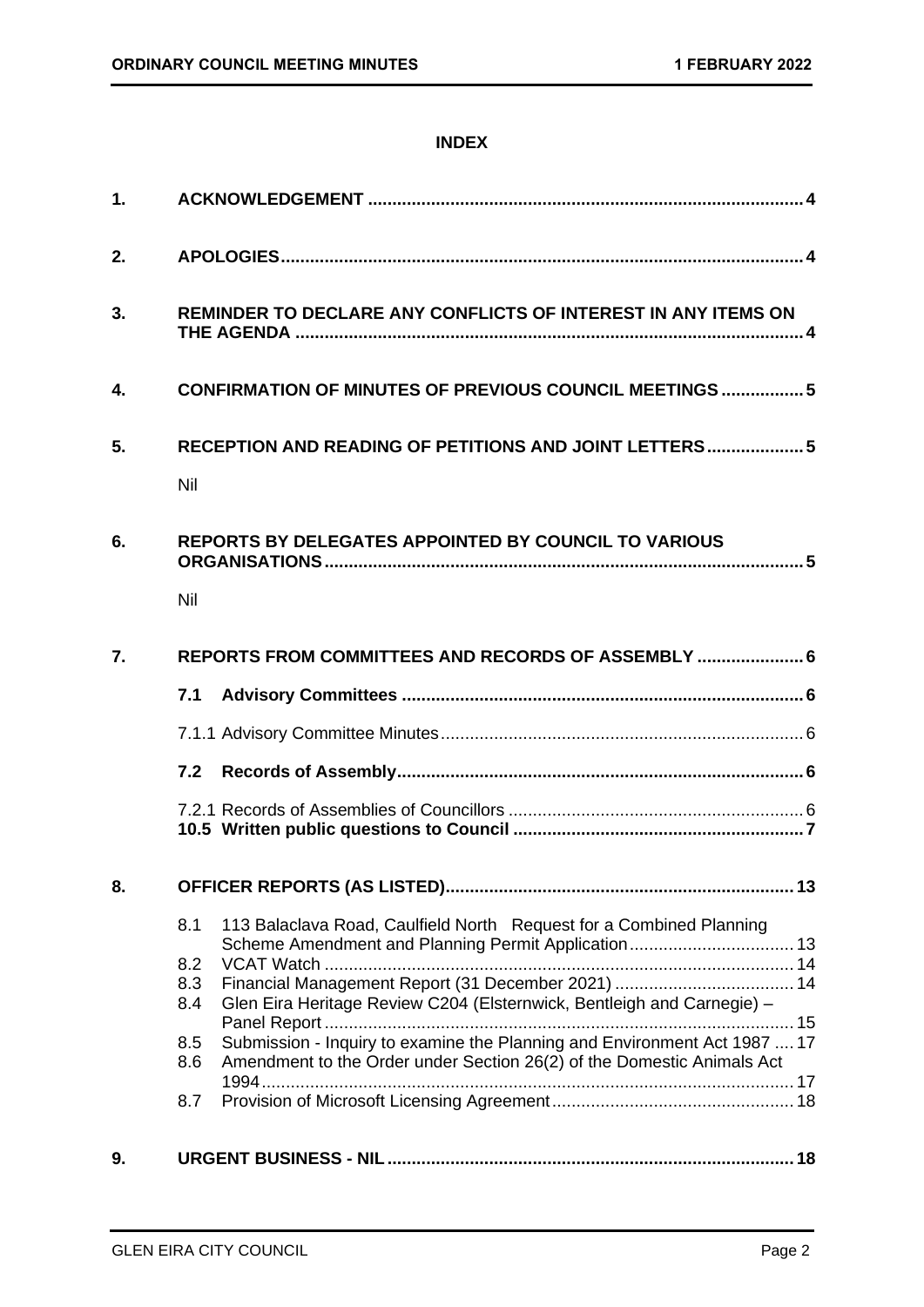| 10. |                                                                    |    |
|-----|--------------------------------------------------------------------|----|
|     | 10.1 Requests for reports from a member of Council staff - Nil  18 |    |
|     |                                                                    |    |
|     |                                                                    |    |
|     |                                                                    |    |
|     |                                                                    |    |
| 11  |                                                                    |    |
|     | Nil                                                                |    |
| 12. |                                                                    | 19 |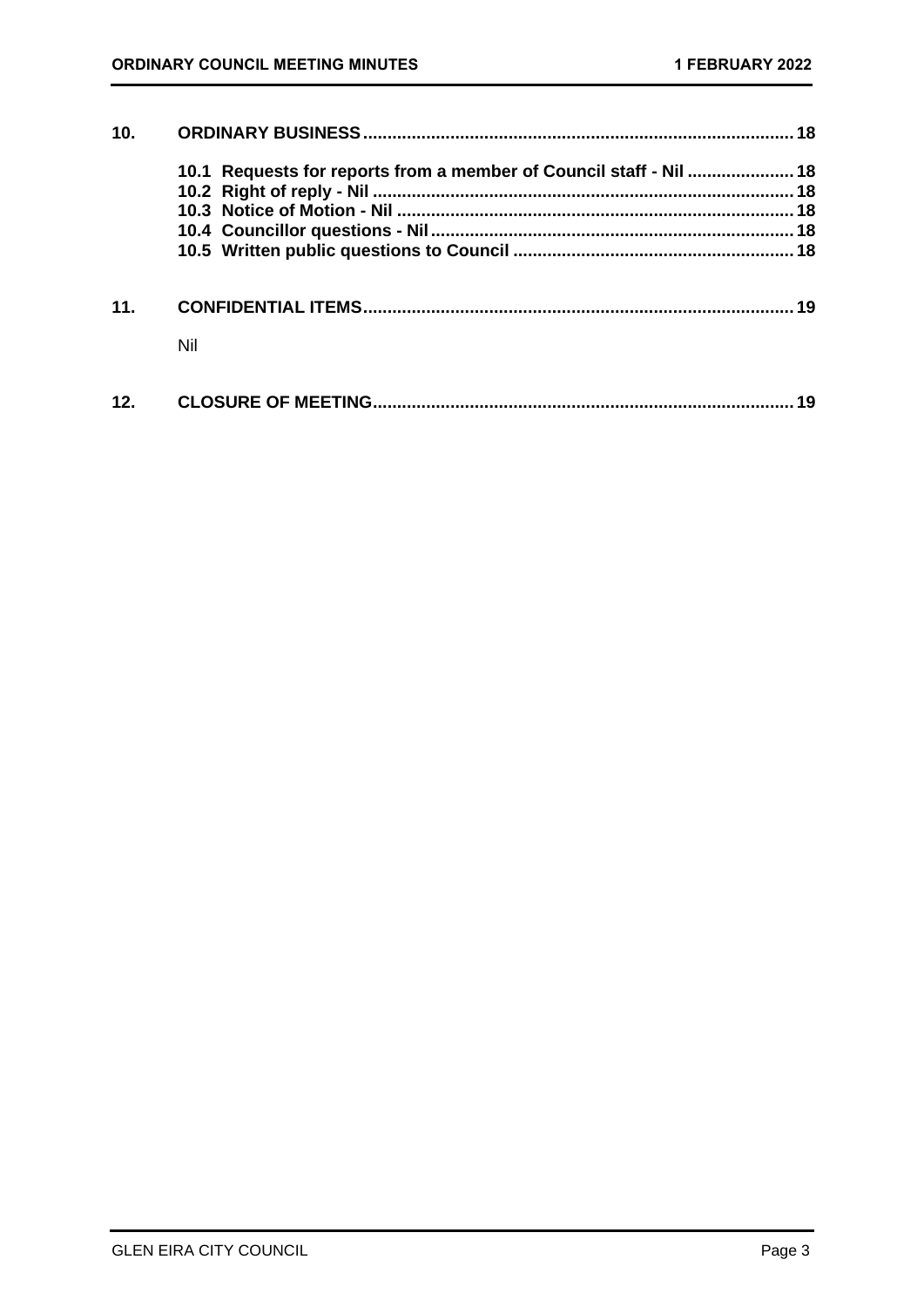

The Mayor welcomed Councillors, Council officers, Glen Eira residents and other community members to the 1 February 2022 virtual Council Meeting. Cr Magee advised of the process that would be followed should Council encounter technical difficulties livestreaming the meeting.

The Mayor then confirmed that the Councillors could be recorded as present by ensuring they met the following three criteria:

- They can hear proceedings;
- They can see other members in attendance and can be seen by other members; and
- <span id="page-3-0"></span>They can be heard (to speak).

#### **1. ACKNOWLEDGEMENT**

The Mayor read the acknowledgement.

Glen Eira City Council Acknowledges the peoples of the Kulin Nation as Traditional Owners and Custodians, and pay our respect to their Elders past, present and emerging. We Acknowledge and uphold their continuing relationship to land and waterways. Council extends its respect to all Aboriginal and Torres Strait Islander peoples.

#### <span id="page-3-1"></span>**2. APOLOGIES**

#### **Moved: Cr Parasol Seconded: Cr Zyngier**

That the apology from Cr Tony Athanasopoulos be received and noted.

# **CARRIED UNANIMOUSLY**

#### <span id="page-3-2"></span>**3. REMINDER TO DECLARE ANY CONFLICTS OF INTEREST IN ANY ITEMS ON THE AGENDA**

Councillors were reminded of the requirement for disclosure of conflicts of interest in relation to items listed for consideration on the Agenda, or any item that was considered at this meeting, in accordance with Section 130(2) of the *Local Government Act 2020* and Rule 60(3) of the Glen Eira City Council Governance Rules. Councillors were then invited to indicate any such conflict of interest.

- Cr Parasol Item Number 8.1 113 Balaclava Road Caulfield North Request for a Planning Scheme Amendment and Planning Permit Application
- Cr Esakoff Item Number 8.4 Glen Eira Heritage Review C204 (Elsternwick, Bentleigh and Carnegie) – Panel Report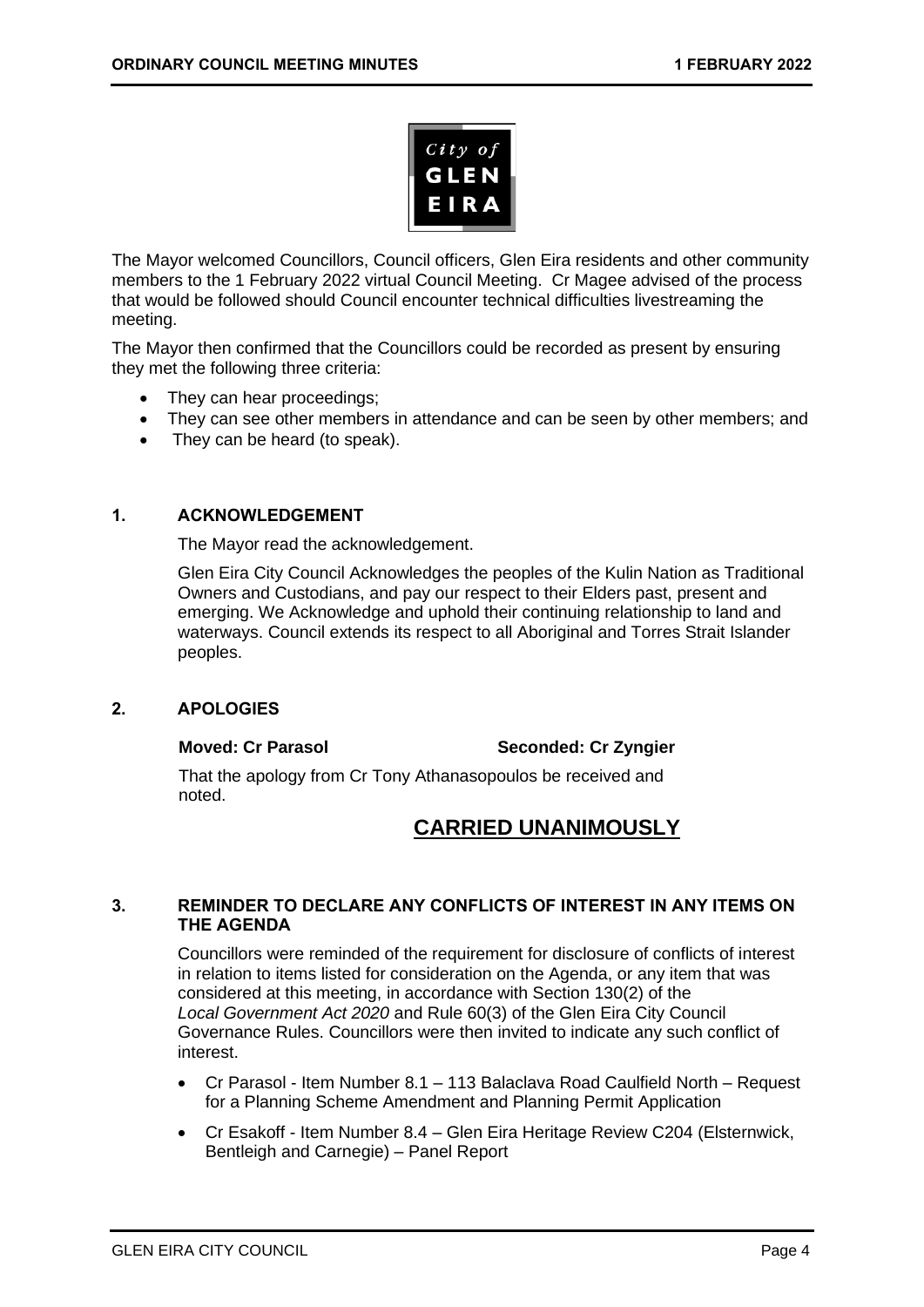### <span id="page-4-0"></span>**4. CONFIRMATION OF MINUTES OF PREVIOUS COUNCIL MEETINGS**

**Moved: Cr Zyngier Seconded: Cr Zmood**

That the minutes of the Ordinary Council Meeting held on 14 December 2021 be confirmed.

# **CARRIED UNANIMOUSLY**

### <span id="page-4-2"></span><span id="page-4-1"></span>**5. RECEPTION AND READING OF PETITIONS AND JOINT LETTERS**

Nil

### <span id="page-4-4"></span><span id="page-4-3"></span>**6. REPORTS BY DELEGATES APPOINTED BY COUNCIL TO VARIOUS ORGANISATIONS**

Nil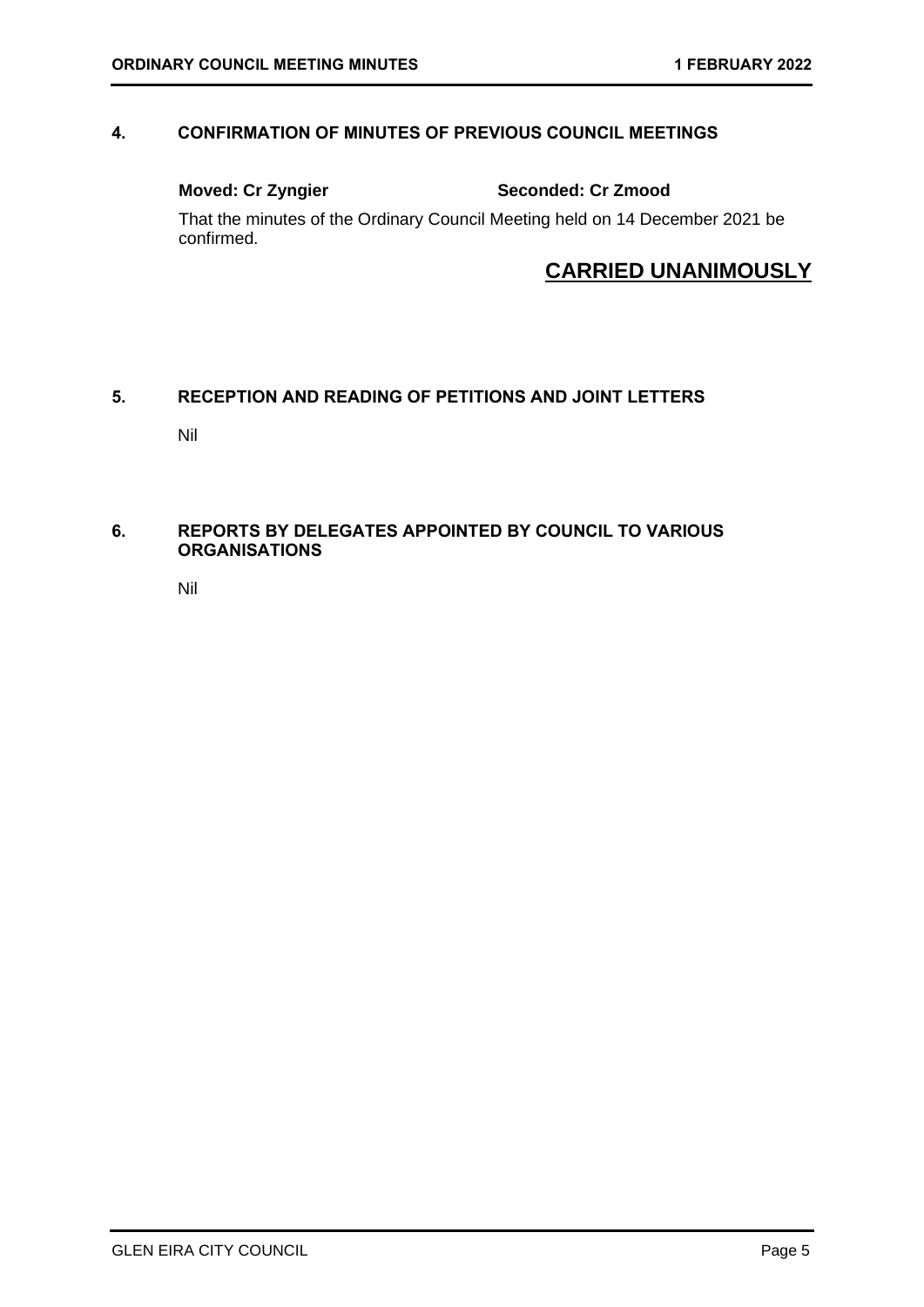### <span id="page-5-2"></span><span id="page-5-0"></span>**7. REPORTS FROM COMMITTEES AND RECORDS OF ASSEMBLY**

### <span id="page-5-1"></span>**7.1 Advisory Committees**

#### **7.1.1 ADVISORY COMMITTEE MINUTES**

# **Moved: Cr Zyngier Seconded: Cr Parasol**

That the minutes of the Advisory Committee meetings as shown below be received and noted and that the recommendations of these Committees be adopted.

- 1. Youth Advisory Committee Meeting Minutes 2 December 2021; and
- 2. Community Grants Advisory Committee Meeting Minutes 7 December 2021.

# **CARRIED UNANIMOUSLY**

### <span id="page-5-3"></span>**7.2 Records of Assembly**

### **7.2.1 RECORDS OF ASSEMBLIES OF COUNCILLORS**

#### **Moved: Cr Zmood Seconded: Cr Esakoff**

That the Records of the Assemblies as shown below be received and noted.

- 1. 30 November 2021 Assembly;
- 2. 7 December 2021 Assembly;
- 3. 13 December 2021 Assembly; and
- 4. 14 December 2021 Pre-meeting

# **CARRIED UNANIMOUSLY**

#### **Procedural Motion**

#### **Moved: Cr Zyngier Seconded: Cr Parasol**

That Council changes the order of business to bring forward Item 10.5 Written public questions to Council to be considered at this stage of the meeting.

### **CARRIED UNANIMOUSLY**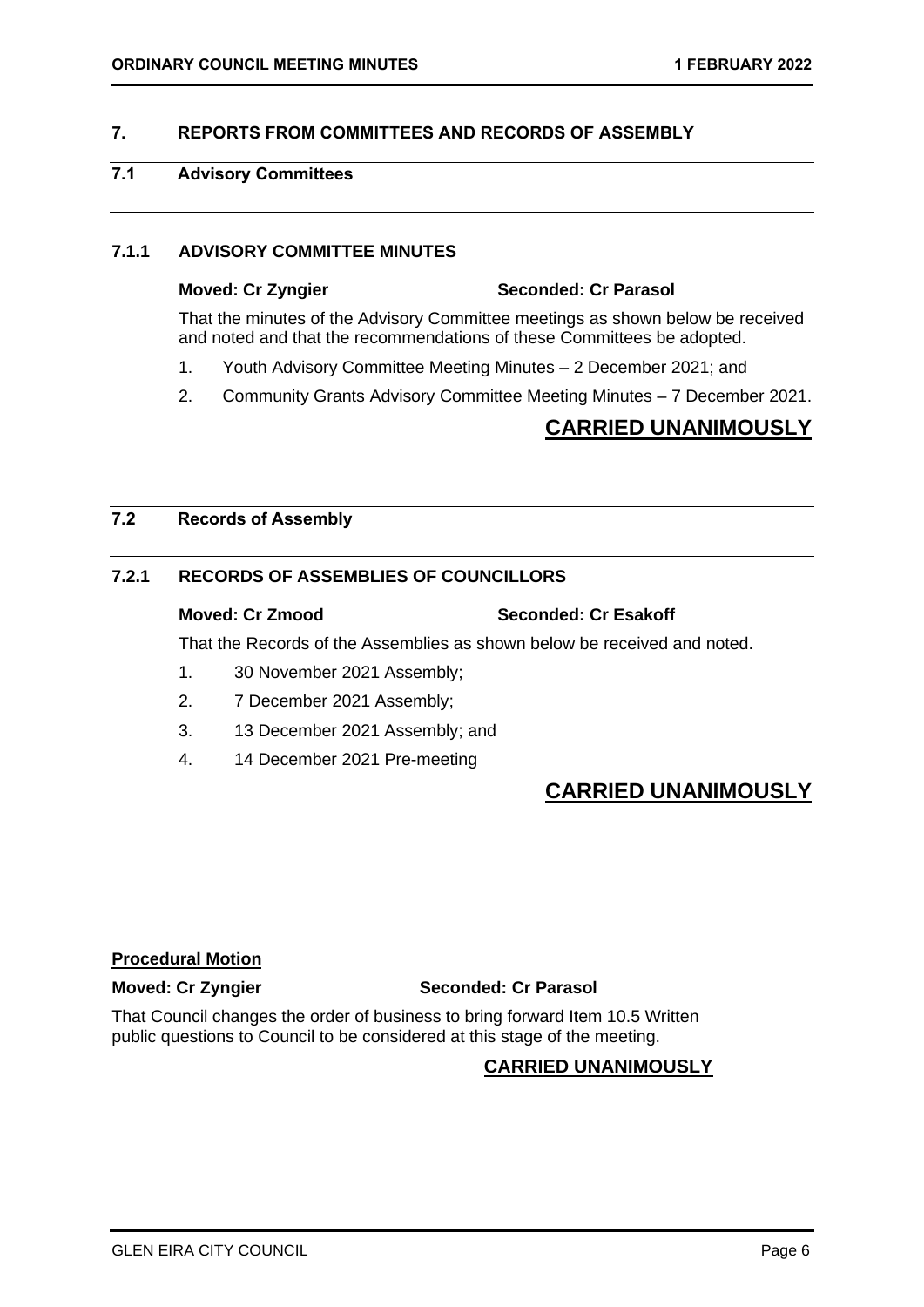### **10.5 Written public questions to Council**

#### <span id="page-6-0"></span>**1. Neil Freeman – Caulfield**

Why has the City of Glen Eira misrepresented that the 26th of January is a day when the "Aboriginal" & Torres Straight flags should be flown at half mast when indigenous resources indicate that the flags should only be flown at half mast to mourn deceased persons.

#### **Response:**

Council recognises that the 26 January holds different meanings for the whole community and takes an inclusive approach to representing the diversity of views. In speaking with our local Traditional Owner groups and through our commitments in our Reconciliation Action Plan, Council decided to lower the Aboriginal and Torres Strait Islander flags on 26 January in 2021 and 2022. The flying of these flags at half-mast represents that the 26 January is a day of mourning for many Aboriginal and Torres Strait Islander people in our Glen Eira community.

Council also recognised Australia Day this year by hosting a Citizenship Ceremony for 37 new citizens and later in the day, a Koorie Chill Out event that recognised the significance of the date for our Aboriginal and Torres Strait Islander community and to promote understanding, respect and reconciliation.

----------------------------------------------------------------------------------------------------------

#### **2. Rosemarie Read – Bentleigh**

The mature tree removals at Caulfield Racecourse would appear to have been made by Planning Ministerial decision without any consultation by the Melbourne Racing Club. What knowledge or input has Council had regarding this course of action? Given that works are about to commence on the grade separation of Glen Huntly and Neerim Roads by the Level Crossing Removal Authority, is Council aware of proposed tree removals and if so how many trees are planned for destruction and where?

#### **Response:**

Council is disappointed that the Minister for Planning has approved substantial building work at the Caulfield Racecourse without the involvement of Council or the community in the decision making process. Like you, we are upset that significant trees have been removed as a result of this approval.

Council was informed in June 2021 that the Melbourne Racing Club (MRC) had made a request to the Minister for Planning to fast track approval of a series of works including a second racetrack and lighting, racecourse and administration facilities, and public realm works. Council was informed that if the Minister decided to consider the proposal, that Council and the community would be formally consulted on the proposed changes. This never occurred and the December approval by the Minister therefore came as a complete surprise to Council.

Council has written to the Minister raising our concern.

Council officers have been liaising with the Level Crossing Removal Project (LXRP) on their plans for the Glen Huntly Level Crossing Removal for some time. It is understood that the LXRP has published information on their website today that provides an extensive plan of where vegetation removal is proposed.

Council understands that there is some 600+ trees that cannot be retained due to the design of the level crossing removal works and the requirement to build retaining walls.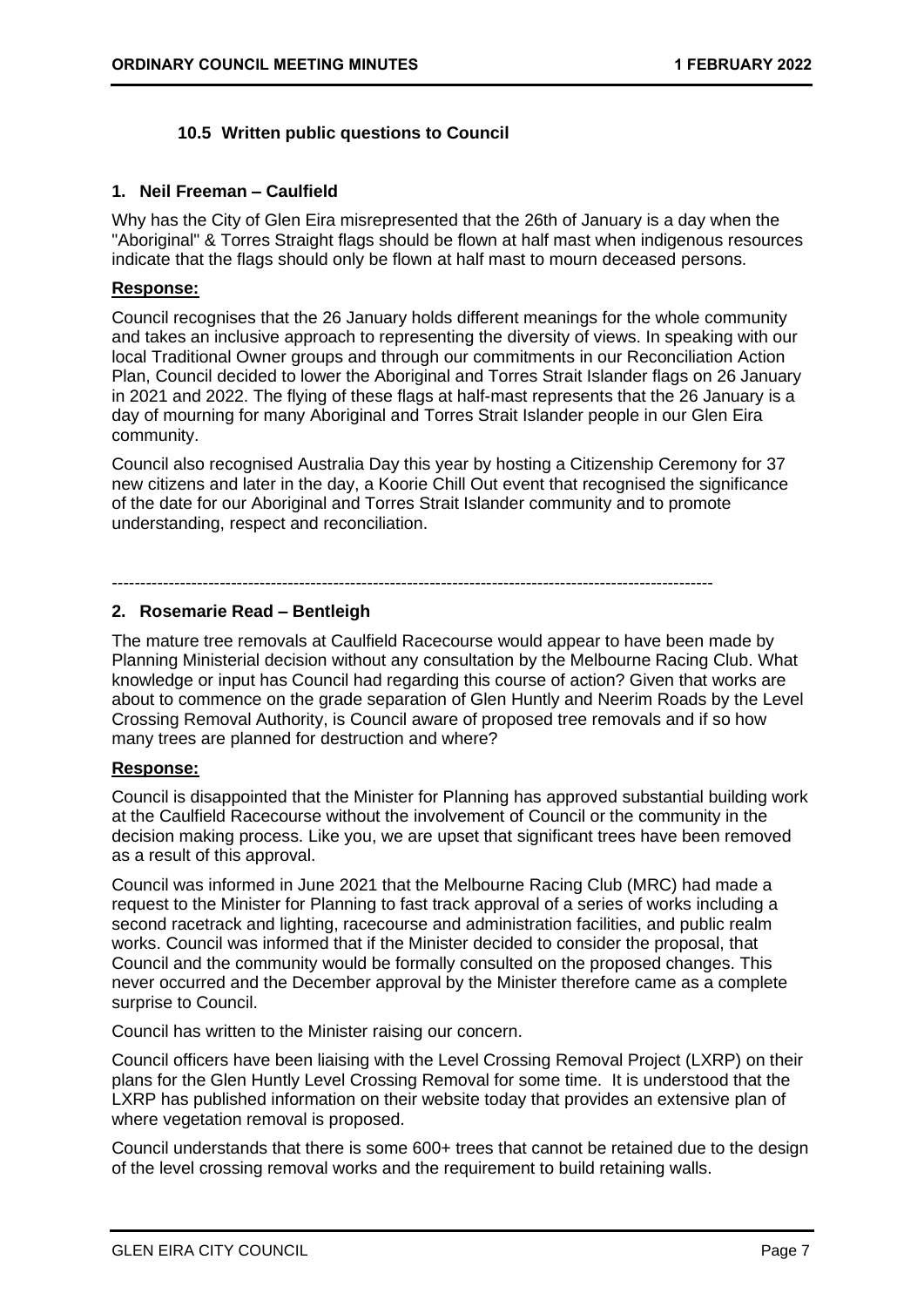Council is seeking to obtain guarantees from the LXRP regarding offset planting for each tree removed on at least a like for like basis within the project area or immediate surrounds. In support of Council's recently endorsed Urban Forest Strategy, we are also advocating to retain as many of the significant trees as possible throughout the rail corridor.

If you have specific questions regarding these works or concerns regarding the number of trees proposed for removal, you may wish to contact the LXRP directly and participate in their current community engagement process.

----------------------------------------------------------------------------------------------------------

#### **3. Felicity Childs – Carnegie**

In line with Glen Eira's declaration of a Climate Emergency, why hasn't Council taken legal steps to apply for a Court Injunction to cease works at Caulfield Racecourse until the application for protection with Victorian Heritage is processed?

#### **Response:**

The Heritage Council of Victoria has issued an Interim Protection Order on the Caulfield Racecourse Reserve. As part of this Interim Protection Order, alterations are not permitted on the site. The order prevents the following:

- Remove, relocate, demolish, damage, or demolish a registered object
- Alter a registered object, or
- Disturb the position of a fixed, registered object.

The Heritage Council of Victoria has also outlined a number of significant penalties for any party who breaches the order.

At present, the order acts as a safeguard to the site which ceases any immediate works or alterations. The order will be in place for a minimum of four months. Council is actively pursuing the Heritage Council of Victoria for further information on the process to further address community concerns on the matter.

----------------------------------------------------------------------------------------------------------

#### **4. Peter Florrimell – Carnegie**

Why aren't trees nominated for the Classified Tree Register, immediately subject to a provisional protection order pending the outcome of the assessment process? If the tree owner has reasonable grounds for removing the tree urgently, the assessment process could be expedited to accommodate the circumstances

#### **Response:**

Authorised Council officers can issue an interim protection order to protect a tree where there is an identified (prima facie) case for inclusion in the Classified Tree Register and the tree is believed to be under immediate or imminent threat of damage or removal. The interim order can provide protection whilst Council determines whether the tree should be included on the Classified Tree Register.

Where an existing Planning or Building permit has been issued, an interim protection order will not be issued.

----------------------------------------------------------------------------------------------------------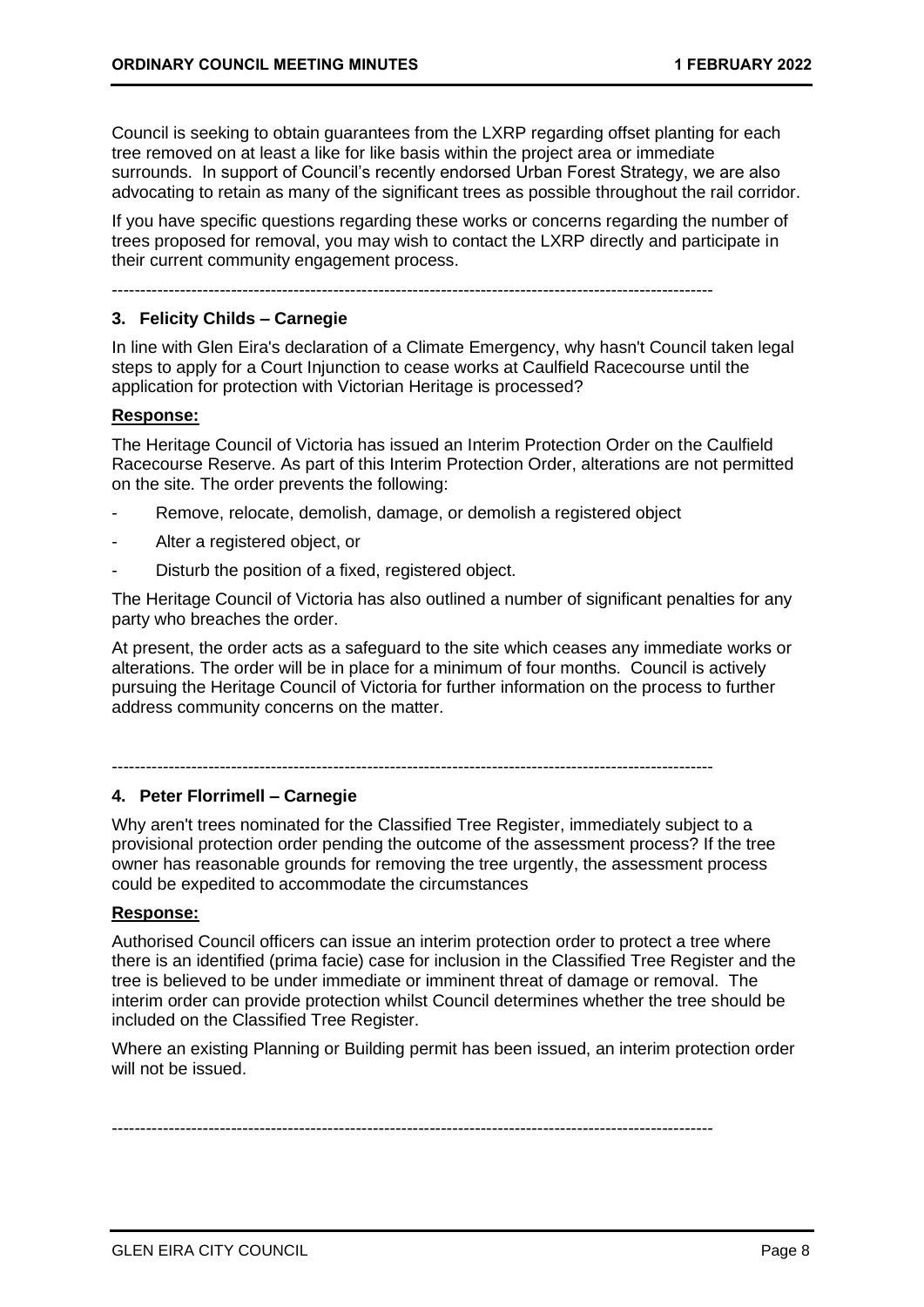#### **5. Warren Green – Bentleigh**

- a) It is noted that construction is progressing on the Eat Street Bentleigh project including work on the old Rotunda area. The ground surface at this location has been installed and it appears to be uneven and bumpy and not optimal for the diverse range of potential users e.g. older adults, special needs, etc. Can you please provide feedback on this observation?
- b) The GE planning register notes an amendment application for 72 Patterson Road, Bentleigh. This is listed as an amendment from an approved three-storey development to a four-storey development. As background, Patterson is a small village shopping strip and a four-storey development in this strip may be unprecedented. Relevant to the outcome of this amendment application is that, incredibly, Glen Eira doesn't have any permanent height controls in activity centres, no structure plans and no housing strategy to guide and inform Council's assessment. Can you please advise if Council has any clear and well-defined parameters embedded in the Planning Scheme that guide the assessment of an additional storey for this amendment application and if so can you please outline this information

#### **Responses:**

- a) The paving stone used is a naturally occurring Porphyry stone and was specifically chosen for its natural look and finish. This style of stone has been used in many pedestrian pavement areas in Australia. The selection and design of this stone has taken into consideration the Australian Standards requirements and DDA requirements to ensure it meets specific grades, levels and pedestrian movement requirements.
- b) The Glen Eira Planning Scheme includes a suite of planning provisions that enable a proper contextual based analysis of the proposed amendment. There are both State and local planning policies that recognise role of the activity centre, seek to manage amenity impact and provide a framework to consider acceptable development outcomes. Council's Housing Diversity Area Policy at Clause 22.07 of the Glen Eira Planning Scheme is one such policy and offers the following guidance in relation to Patterson. It is policy to:
	- Recognise that more intense forms of mixed use/residential development (including shop top housing) may be appropriate in the commercial areas of the Patterson and Gardenvale local centres compared to other local centres.
	- Encourage gradual changes in building heights between existing buildings and new developments in the commercial areas of the Patterson and Gardenvale local centres.
	- Ensure that where building heights are above the prevailing height of the Patterson and Gardenvale local centres, the building design reduces the visibility of the additional storey(s) by either incorporating the additional storey(s) into roof space (attic style); limiting the additional storey(s) to an envelope that is significantly less than the floor immediately below and is significantly set back from the front and rear of the site to limit visibility from the street in front or the properties to the rear.

----------------------------------------------------------------------------------------------------------

GLEN EIRA CITY COUNCIL CHARGES AND THE SERVICE OF THE STATE OF THE PAGE 9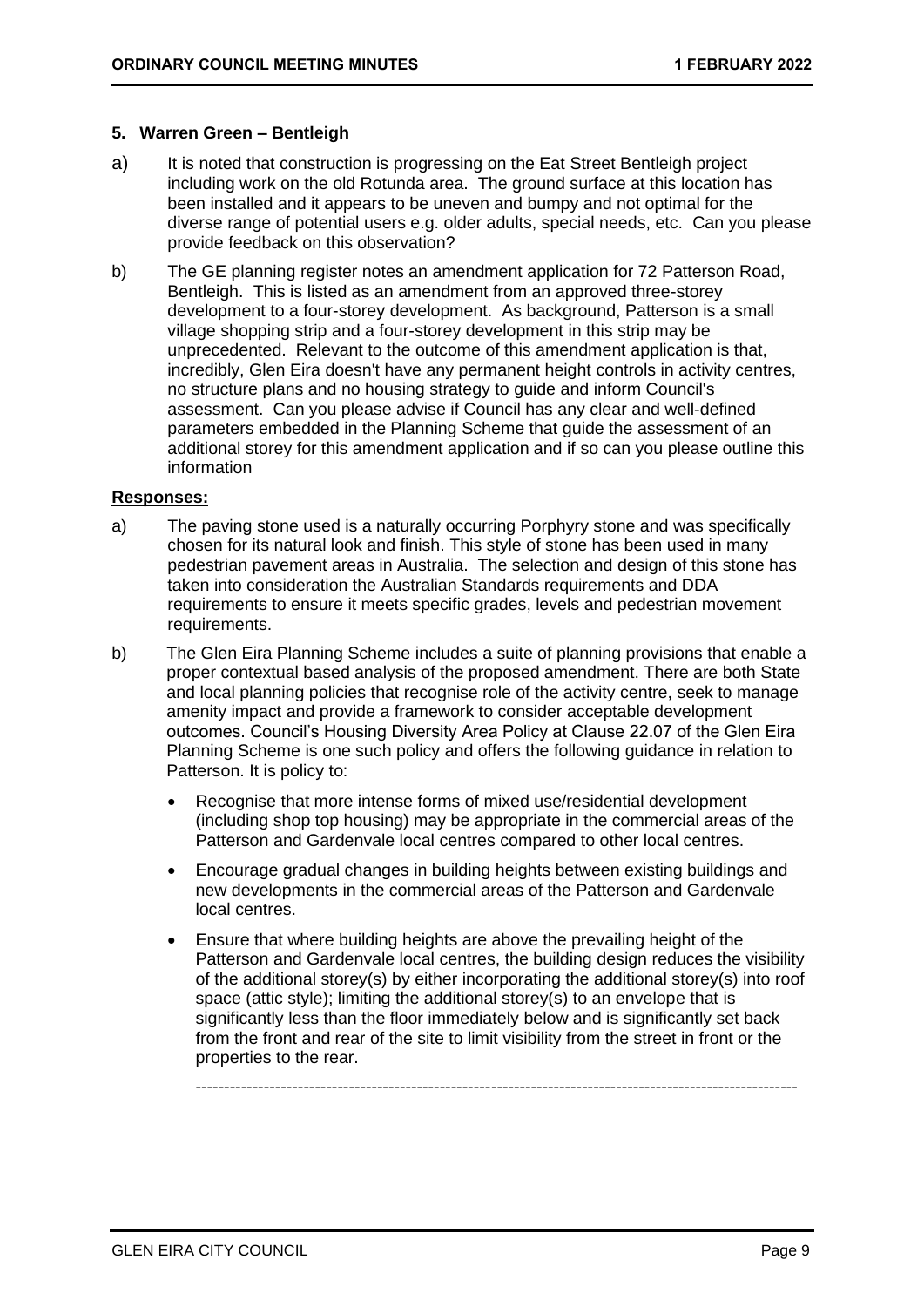#### **6. Catherine McNaughton – Glen Huntly**

Happy New School Year! The LXRA gave our community the much-loved Djerring Trail and is planning to extend the current Frankston line railtrail from Royal Ave to Normanby Rd, providing an opportunity to link the two paths.

- a) Will Council publicly commit to provide safe and continuous bicycle connections between the Djerring Trail and Frankston line trail?
- b) Will Council write to the LXRP and Dept of Transport advocating for safe and continuous bicycle connections across and along Neerim Road and the railway/racecourse precinct to connect to Glen Eira College?

Residents who ride bicycles and the many more who want to ride, but don't feel safe mixing with heavy traffic need these safe connections between railtrails, schools and stations (a total of 84% of our community according to new Monash University and VicHealth Study covering Glen Eira, confirms Glen Eira Council strategies). We need paths safe enough for our kids and grandparents.

#### **Response:**

a) Council has been advocating to the State Government to make a formal bike path connection from the planned Shared User Path at Royal Avenue in Glen Huntly to the Djerring Trail. Currently, the LXRP have said that this connection is out of the scope of the level crossing removal project due to site constraints.

Cyclist currently use an informal path off Neerim Road that runs along the railway line which connects to Leamington Crescent, then Lorne Street and cyclists can then access the Djerring Trail.

Whilst this was a preferred route, Council will need to investigate other routes to provide a connection between the two trails. The timing of this cannot be confirmed at this time.

b) As part of the Glen Huntly - Neerim Road Level Crossing Removal, the LXRP are improving cycle lanes along Neerim Road at either end of the new bridge structure to complement the on road cycle provision heading west to the college. Council will make further enquiries to the LXRP and Department to see if there are any future plans for upgrading the cycle provision along Neerim Road. Soon, Council will be looking to consult with the community on the draft Caulfield Structure Plan. This plan aims to improve walking and cycling connections around the racecourse reserve, including at the southern end, at Neerim Road. Further details will be provided at the time of consultation.

----------------------------------------------------------------------------------------------------------

#### **7. Michael Cramphorn – Caulfield North**

We have observed with horror the destruction of numerous mature and heritage trees in Caulfield Racecourse last week. We understand that this occurred following a Planning Scheme amendment approved by the State Planning Minister Richard Wynne on Christmas Eve.

Our questions to Council are:

- a) Who made the application for this Planning Scheme Amendment (PSA) (was it the MRC)?
- b) What role did Council have in the preparation of the Planning Scheme Amendment?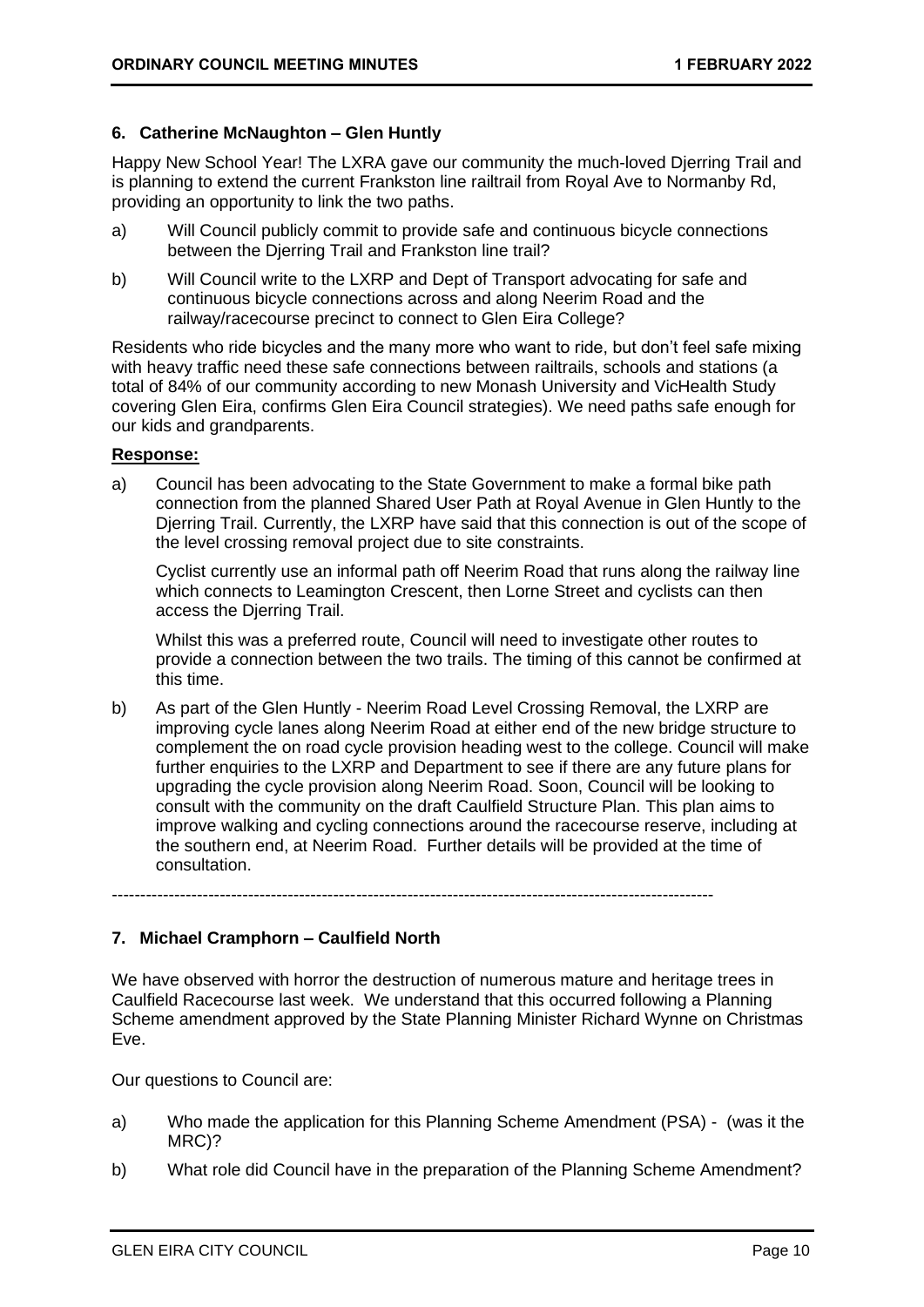#### **Responses:**

- a) The Melbourne Racing Club submitted a request to the Department of Environment, Land, Water and Planning through the Development Facilitation Program seeking Ministerial intervention to accelerate approval of a proposed package of works.
- b) Council had no involvement in the preparation of the Planning Scheme Amendment.

----------------------------------------------------------------------------------------------------------

#### **8. Bridget Cramphorn – Caulfield North**

- a) If the Council played no role in the preparation of this Planning Scheme Amendment, what prior knowledge did the Council have that this application was proceeding?
- b) What action, if any did Council take to prevent this occurring?

#### **Responses:**

- a) Council was informed in June 2021 that the Melbourne Racing Club had made a request to the Minister for Planning to fast track approval of a series of works including a second racetrack and lighting, racecourse and administration facilities, and public realm works. Council was informed that if the Minister decided to consider the proposal, that Council and the community would be formally consulted on the proposed changes. This never occurred and the approval by the Minister in December came as a complete surprise to Council.
- b) When Council was informed that the Department of Environment, Land, Water and Planning was considering whether to recommend Ministerial intervention, Council wrote to them indicating that we felt that Council, not the Minister, was best placed to consider any application.

----------------------------------------------------------------------------------------------------------

#### **9. Sue Nolle – Caulfield**

a) Why does Council continue to plant Lophostemon Confertus as street trees when they clearly create huge amounts of litter year round ?

The monthly street sweep is ineffective to stop shed leaves continuously blooking street gutters.

Any amateur botanist can tell Council that this tree grows naturally in rainforest or *wet sclerophyll forest,* and is endemic to deep loamy soils of sheltered hillsides mostly between 600 and 1300 m above sea level and with rainfall above 1100 mm a year.

#### **Melbourne receives 600mm of rain annually, pretty evenly spread across the twelve months.**

This tree is a cheap, unimaginative choice for instant greening of our streets at residents' expense.

- b) At the December Public Meeting, Cr Esakoff's motion to further restrict cigarette smoking to designated areas in shopping centres was interspersed with Cr Zyngier's opinion about wood fires burning in Glen Eira.
	- (i) To how many wood fires was Cr Zyngier alluding?
	- (ii) Where have the wood fires occurred that incurred his wrath?
	- (iii) Why does Cr Zyngier wish to ban wood fires ?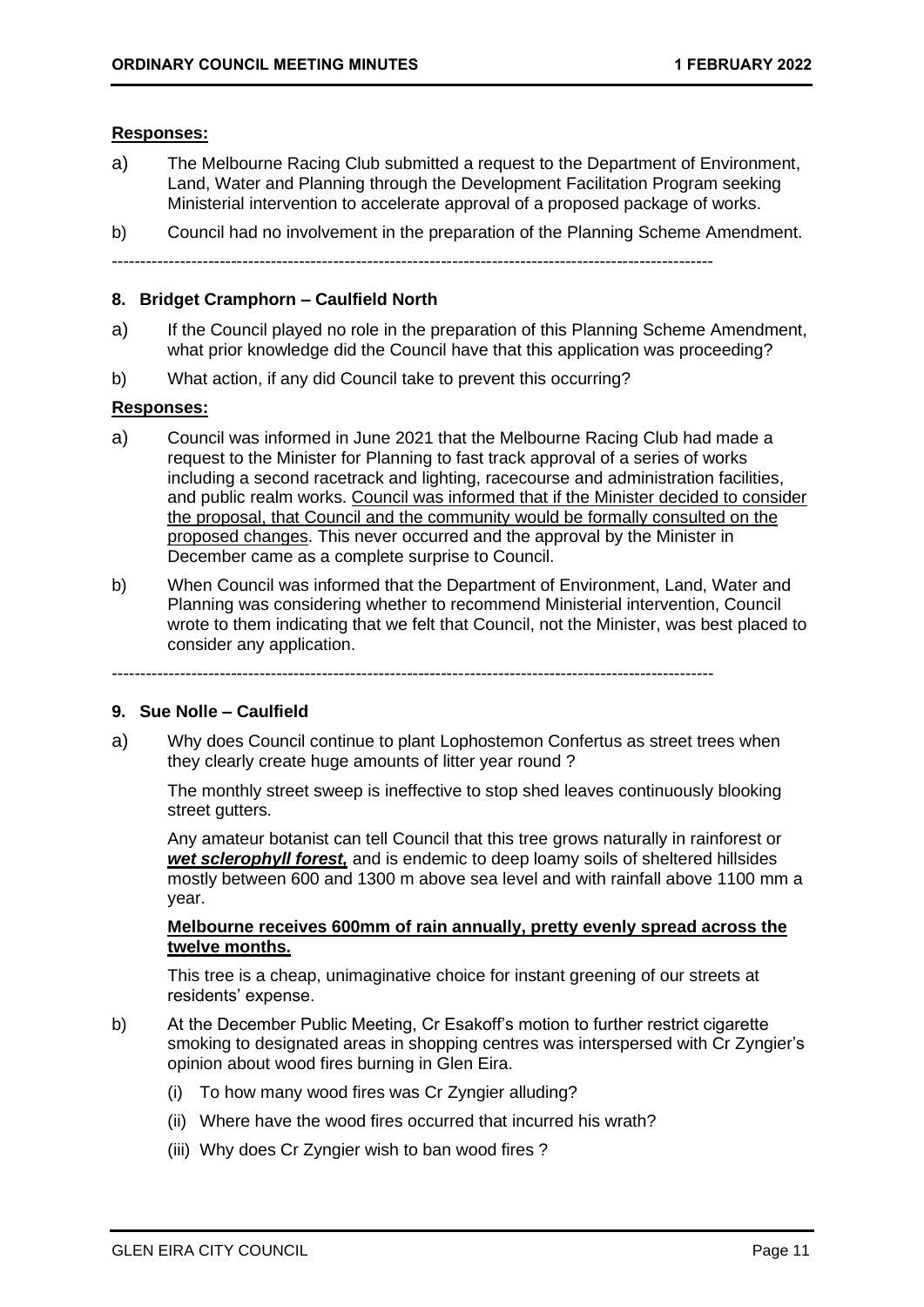#### **Responses:**

a) Lophostemon confertus represents the largest percentage of street trees that the city currently has (18.9%). Lophostemon was an over utilised tree species in the 1970's and 1980's across greater Melbourne. Lophostemons are no longer being utilised as an avenue planting.

The Urban Forrest Strategy identifies that the city should not have any one species as being a dominant percentage of the total tree population. With significant climatic changes being currently experienced, any such reliance would make large percentages of the City's tree population vulnerable should anyone or multiple events be experienced.

Currently officers' re-plant minimal numbers of Lophostemon. Replanting Lophostemon is chosen where one or two trees are required to retain an intact existing avenue of the species. Where there is an identified opportunity to introduce a new species, officers will use the new species as the replacement species.

- b) (i) During the deliberation of the agenda item, no reference was made on the total number of woodfire heater complaints received. Unfortunately, Council does not have statistical or locational data in relation to households within the municipality that use woodfire heaters as a heating source, as woodfire heaters are legally allowed across Victoria and do not require council permission to install.
	- (ii) No particular locations regarding woodfire heaters were referenced in the deliberation of the agenda item.
	- (iii) At the 23 November 2021 Council meeting, Councillor Zyngier moved, and Council resolved, that officers prepare a report that:
		- provides advice on an advocacy approach to the EPA and State Government that recognises the impact of wood heaters on health, amenity and the environment and seeks measures to reduce their impact; and
		- provides advice on what other councils are doing in relation to this matter.

The resolution seeks advice on advocacy opportunities. The report and its findings will be presented at the 22 February 2022 Council Meeting.

----------------------------------------------------------------------------------------------------------

The Mayor acknowledged and congratulated past Mayor, Jamie Hyams who was awarded a Medal of the Order of Australia (OAM). This was in recognition of his service to the many committees and boards within the municipality of Glen Eira and for his contribution to Local Government.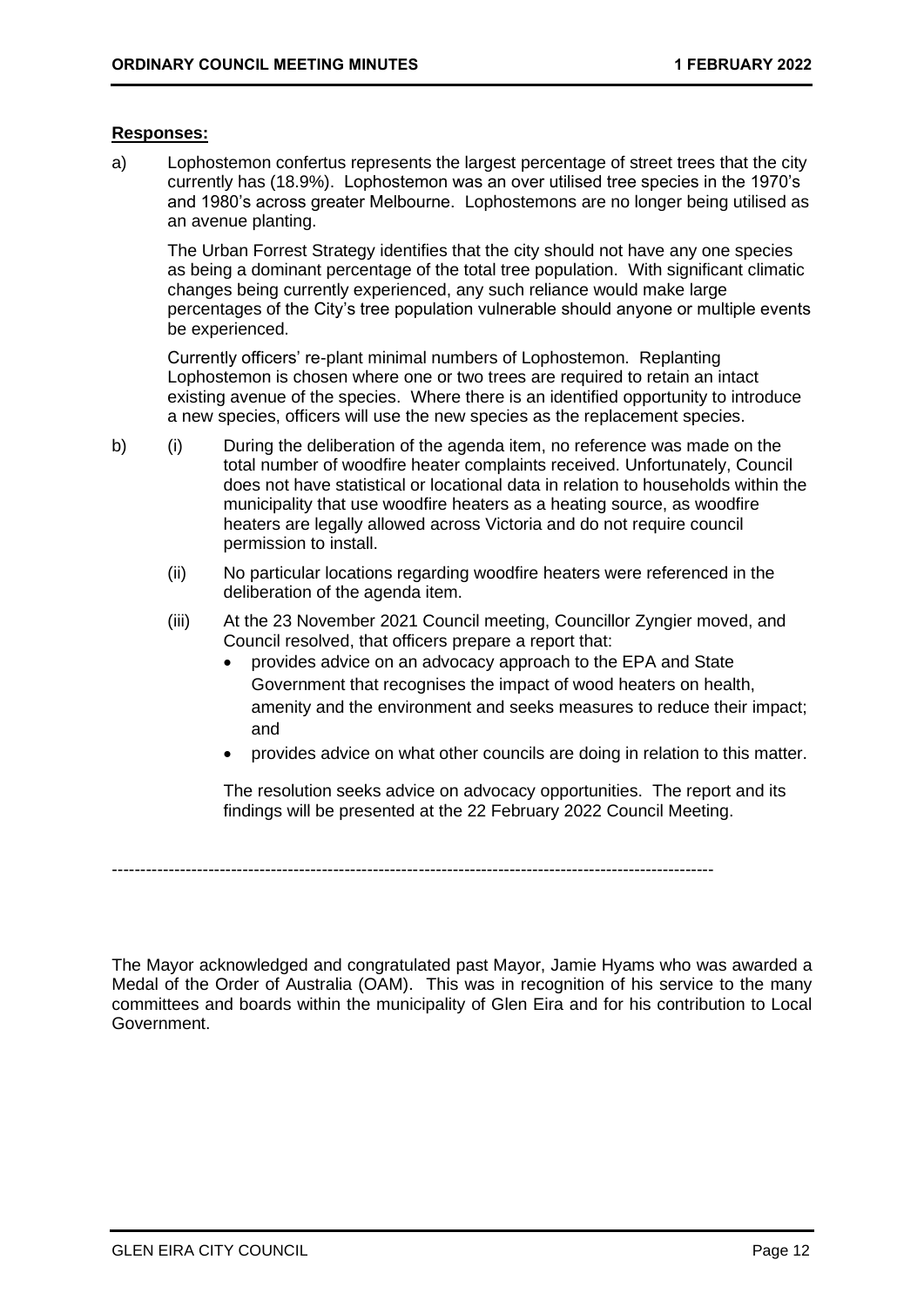#### <span id="page-12-1"></span><span id="page-12-0"></span>**8. OFFICER REPORTS (AS LISTED)**

*It is recorded that Cr Parasol declared a General Conflict of Interest in item 8.1 - 113 Balaclava Road, Caulfield North – Request for a combined Planning Scheme Amendment and Planning Permit application given the subject property owner is well known to him.*

*It is recorded that Cr Parasol left the virtual meeting at 8.02pm prior to any discussion on this matter.*

#### **8.1 113 BALACLAVA ROAD, CAULFIELD NORTH REQUEST FOR A COMBINED PLANNING SCHEME AMENDMENT AND PLANNING PERMIT APPLICATION**

**Moved: Cr Zyngier Seconded: Cr Pilling**

- 1. That, pursuant to Section 96A(2) of the *Planning and Environment Act 1987,*  Council agrees to consider a planning permit application for six dwellings concurrently with a planning scheme amendment to vary two single dwelling covenants as requested by Retrew Pty Ltd, for the land at 113 Balaclava Road, Caulfield North; and
- 2. That, pursuant to Section 8A(2) of the *Planning and Environment Act 1987*, Council seeks authorisation from the Minister for Planning to prepare and exhibit Planning Scheme Amendment C233glen and to consider Planning Permit Application GE/DP-34762/2021 concurrently, pursuant to Section 96A of the *Planning and Environment Act 1987*.

| For the Motion:                | Crs Cade, Esakoff, Magee, Pilling, Zhang and Zyngier (6) |
|--------------------------------|----------------------------------------------------------|
| <b>Against the Motion: Nil</b> |                                                          |
| Abstain:                       | Cr Zmood (1)                                             |

# **CARRIED**

*It is recorded that Cr Parasol left the virtual meeting prior to item 8.1 and was not present when this item was considered. It is further recorded that Cr Parasol re-entered the virtual meeting at 8.16pm.*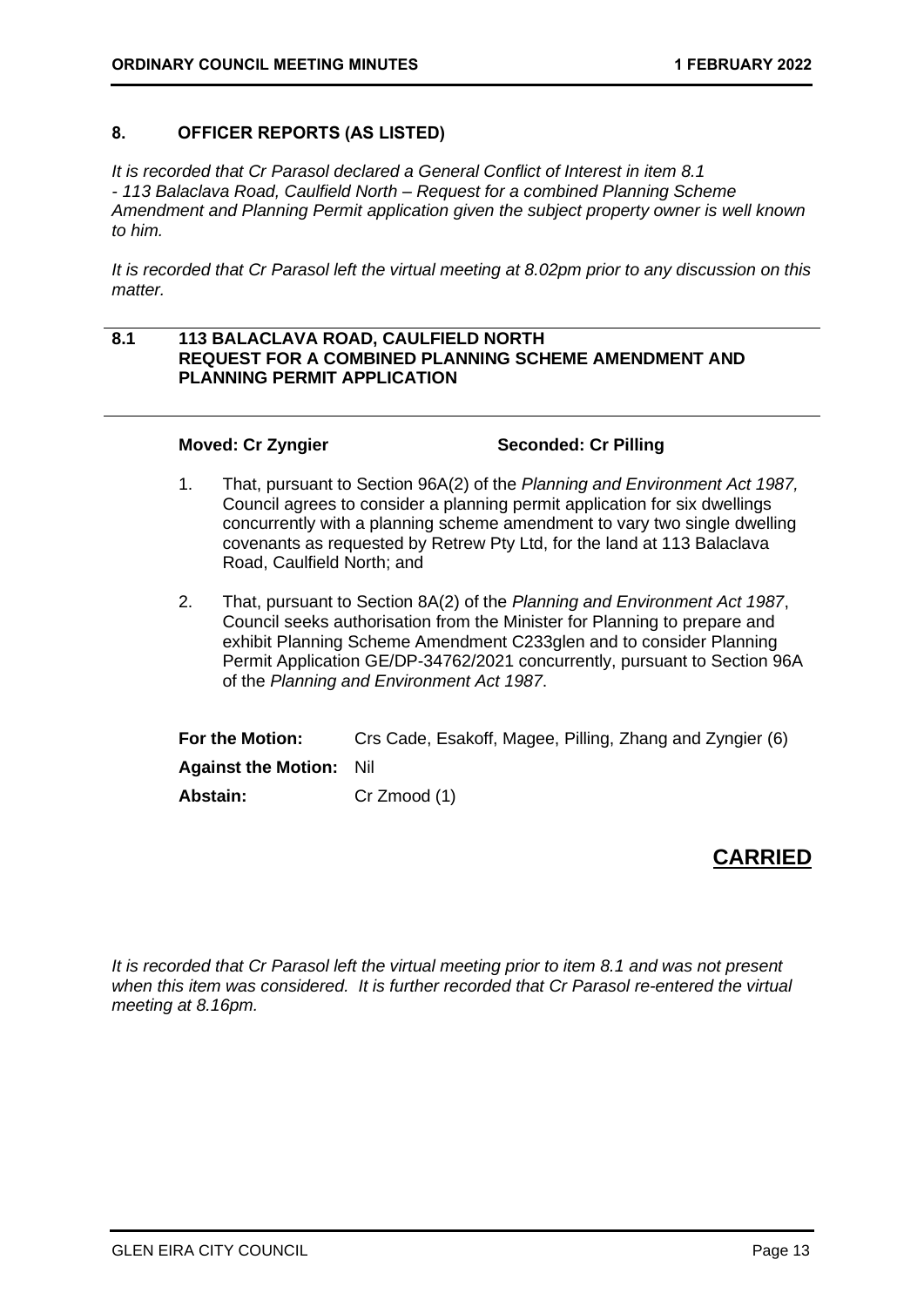#### <span id="page-13-0"></span>**8.2 VCAT WATCH**

**Moved: Cr Cade Seconded: Cr Zhang**

That Council notes the update on VCAT matters.

# **CARRIED UNANIMOUSLY**

## **8.3 FINANCIAL MANAGEMENT REPORT (31 DECEMBER 2021)**

**Moved: Cr Zhang Seconded: Cr Zyngier**

That Council notes the Financial Management Report for the period ending 31 December 2021 in Attachment 1 to the report.

# **CARRIED UNANIMOUSLY**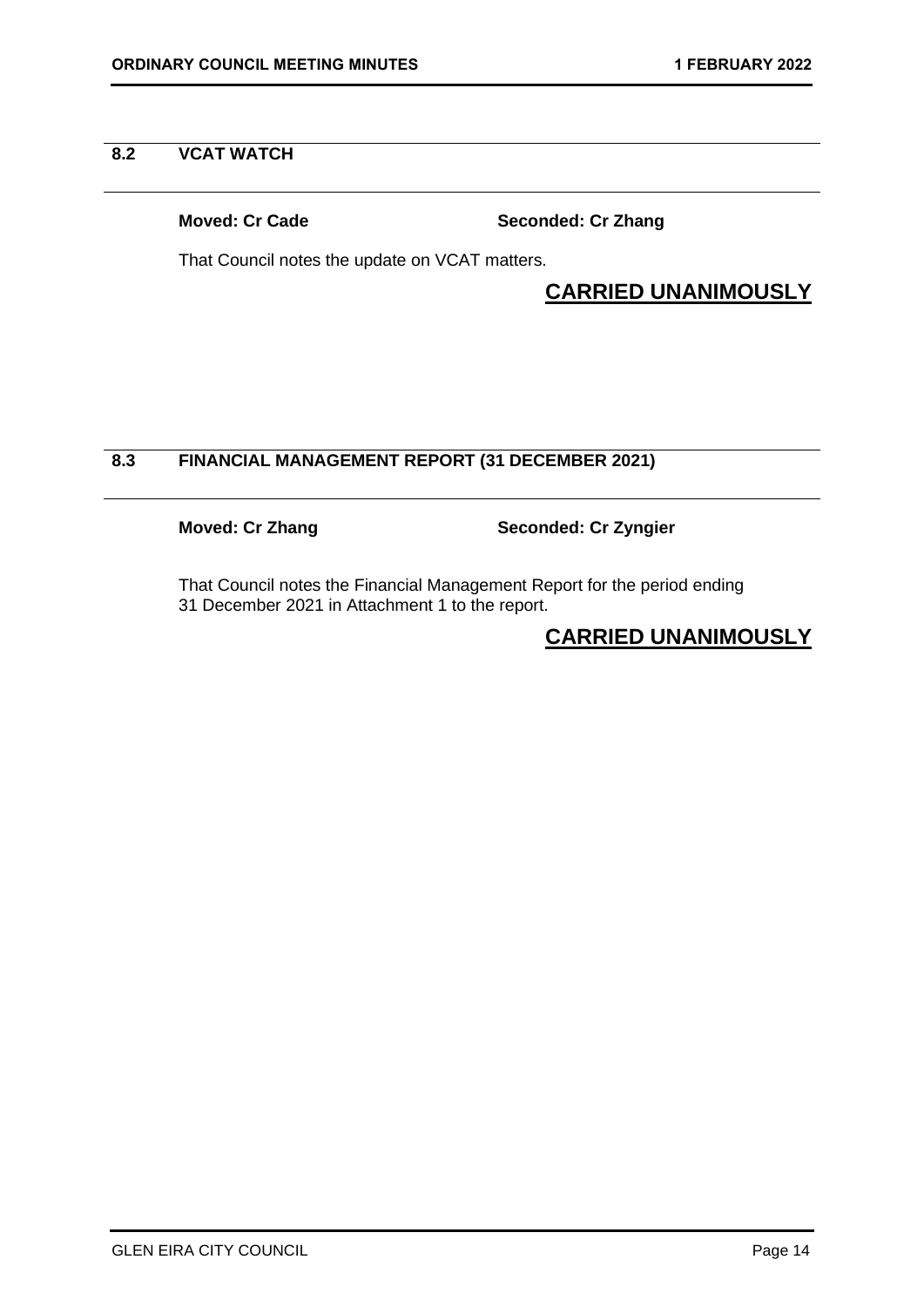<span id="page-14-0"></span>*It is recorded that Cr Esakoff declared a Material Conflict of Interest under section 128 of the Local Government Act 2020 in PART A of item 8.4 - Glen Eira Heritage Review C204 (Elsternwick, Bentleigh and Carnegie) – Panel Report. Cr Esakoff has an interest in a property in the vicinity of Hopetoun Gardens.*

*It is recorded that Cr Esakoff left the virtual meeting at 8.26pm prior to any discussion on this matter.*

#### **8.4 GLEN EIRA HERITAGE REVIEW C204 (ELSTERNWICK, BENTLEIGH AND CARNEGIE) – PANEL REPORT**

**Moved: Cr Zmood Seconded: Cr Zyngier**

#### **Part A**

That Council:

- 1. notes the recommendations of the Independent Panel in relation to Planning Scheme Amendment C204 as they relate to HO196 Hopetoun Gardens;
- 2. adopts those sections of Planning Scheme Amendment C204 that relate to HO196 Hopetoun Gardens in accordance with Section 29(1) of the *Planning and Environment Act 1987* as exhibited.
- 3. authorises the Manager City Futures to undertake all changes to the amendment documentation in relation to HO196 Hopetoun Gardens in accordance with Council's resolution and to make any administrative changes required where changes do not affect the purpose or intent of the adopted amendment.
- 4. Submits those adopted sections of Planning Scheme Amendment C204 that relate to HO196 Hopetoun Gardens to the Minister for Planning for approval in accordance with Section 31(1) of the *Planning and Environment Act 1987;*  and
- 5. advises all submitters to the Amendment of Council's determination in relation to Amendment C204.

## **CARRIED UNANIMOUSLY**

*It is recorded that Cr Esakoff left the virtual meeting prior to item 8.4 Part A and was not present when this item was considered. It is further recorded that Cr Esakoff re-entered the virtual meeting at 8.30pm prior to consideration of Part B of the item.*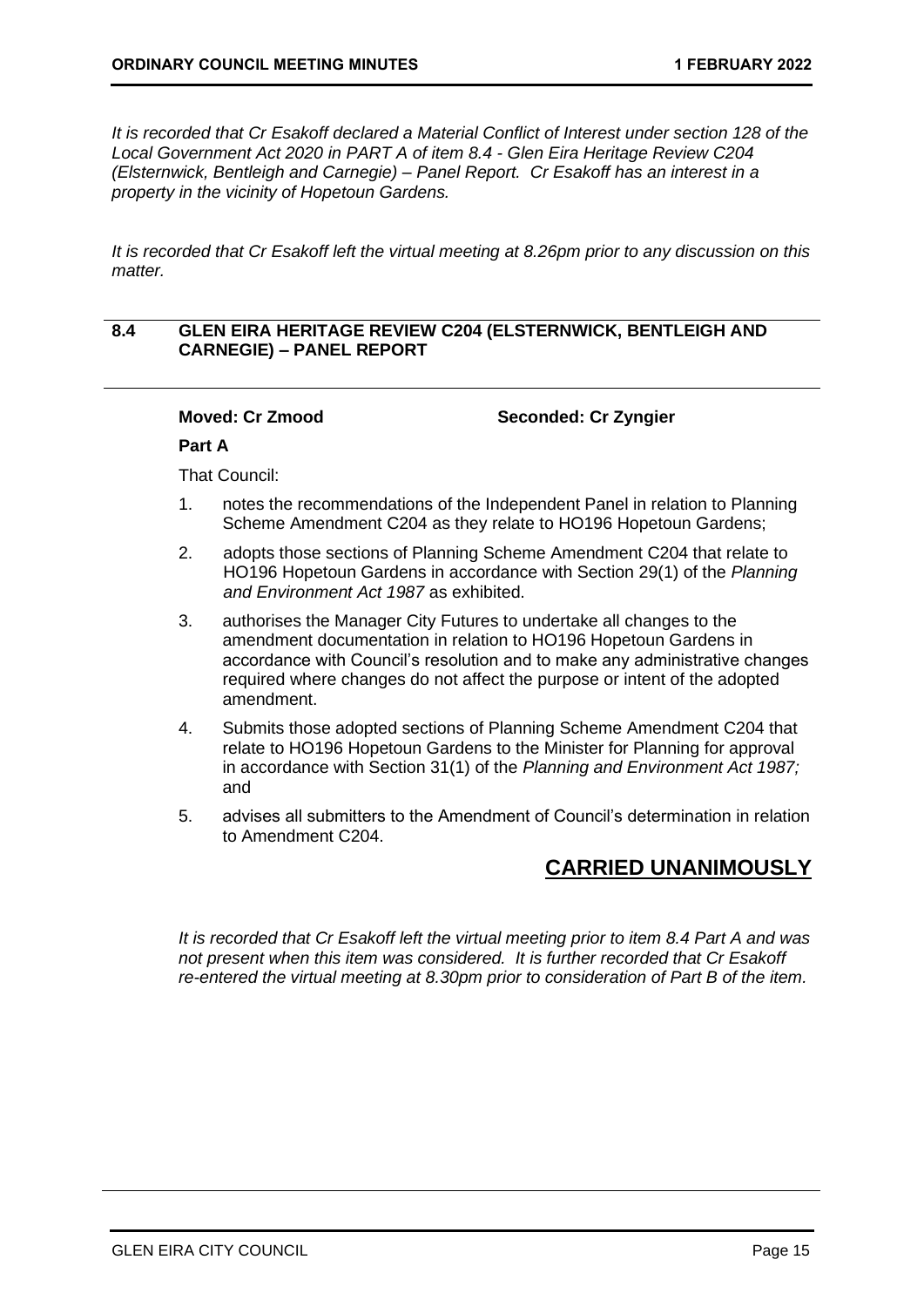#### **Part B**

#### **Moved: Cr Zmood Seconded: Cr Esakoff**

That Council:

- 1. notes the recommendations of the Independent Panel in relation to Planning Scheme Amendment C204 except for references to HO196 Hopetoun Gardens.
- 2. adopts revised changes in accordance with the Panel's Recommendations to the

*Glen Eira Heritage Review of Elsternwick Structure Plan Area 2019 Stage 2 Report* as noted in this report*.*

3. adopts Planning Scheme Amendment C204 in accordance with Section 29(1) of the *Planning and Environment Act 1987* as exhibited but excluding HO196 Hopetoun Gardens and amended as follows:

3a. amendments in accordance with the recommendations of the Independent Panel:

*Amend the HO180 (Elsternwick Public and Commercial Precinct) Statement of Significance to:*

- *a) designate 459 and 461 Glenhuntly Road and 2B Staniland Grove, Elsternwick as non-contributory properties*
- *b) remove 2 Staniland Grove from the list of contributory properties and the address list at the beginning of the statement.*

#### *Further recommendation:*

*The Panel informally recommends that Council revise heritage citations in the Glen Eira Review of the Elsternwick Structure Plan Area 2019 Stage 2 Report to reflect changes in this Report.*

**3b. Remove 6 Downshire Road (HO201), 22 Grafton Street (HO202) and 19 Hopetoun Street (HO203) from the amendment as Council does not agree with retaining these properties within the Heritage Overlay on an individual basis given these properties were deemed only 'contributory' within a wider proposed precinct. Council will review these properties and the surrounding wider precincts upon completion of the Elsternwick Structure Plan.**

3b. Subsequent amendments to the Explanatory Report, Clause 22.01 and schedule to Clause 72.08 (Background documents) are required to reflect the adoption date of the *Glen Eira Heritage Review of Elsternwick Structure Plan Area 2019 Stage 2 Report* (revised 1 February 2022).

- 4. authorises the Manager City Futures to undertake all changes to the amendment documentation, except for those section relating to HO196 Hopetoun Gardens in accordance with Council's resolution and to make any administrative changes required where changes do not affect the purpose or intent of the adopted amendment.
- 5. submits those sections of the adopted Planning Scheme Amendment C204 except for those section relating to HO196 Hopetoun Gardens to the Minister for Planning for approval in accordance with Section 31(1) of the *Planning and Environment Act 1987;* and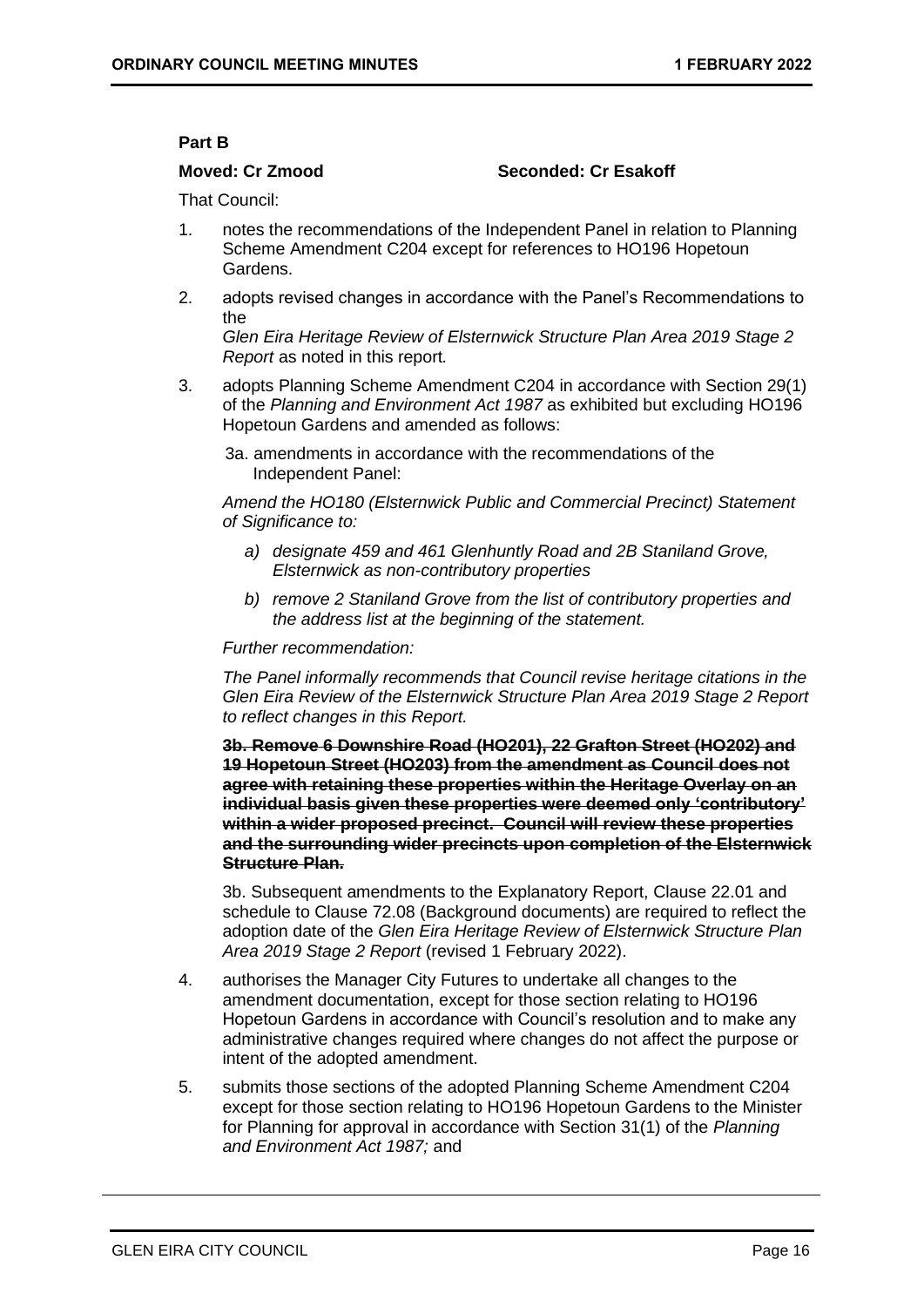- <span id="page-16-0"></span>6. advises all submitters to the Amendment of Council's determination in relation to Amendment C204.
- 7. seeks authorisation from the Minister for Planning to prepare and exhibit a planning scheme amendment for the remainder of the heritage precincts contained in the Glen Eira Heritage Review of the Elsternwick Structure Plan Area 2019.

# **CARRIED UNANIMOUSLY**

#### **8.5 SUBMISSION - INQUIRY TO EXAMINE THE PLANNING AND ENVIRONMENT ACT 1987**

#### **Moved: Cr Zhang Seconded: Cr Pilling**

That Council endorses this report and refers its submission (Attachment 1 to this report) and a covering letter to the Inquiry to examine the *Planning and Environment Act 1987*.

# **CARRIED UNANIMOUSLY**

### **8.6 AMENDMENT TO THE ORDER UNDER SECTION 26(2) OF THE DOMESTIC ANIMALS ACT 1994**

**Moved: Cr Esakoff Seconded: Cr Cade** 

That Council:

- 1. resolves to make an Order under section 26(2) of the Domestic Animals Act 1994, as set out in Attachment 1 to this report, to amend the off-leash time limit currently applied to Wattle Grove Reserve; and
- 2. authorises officers to undertake the necessary processes to formalise the change to the Order.

# **CARRIED UNANIMOUSLY**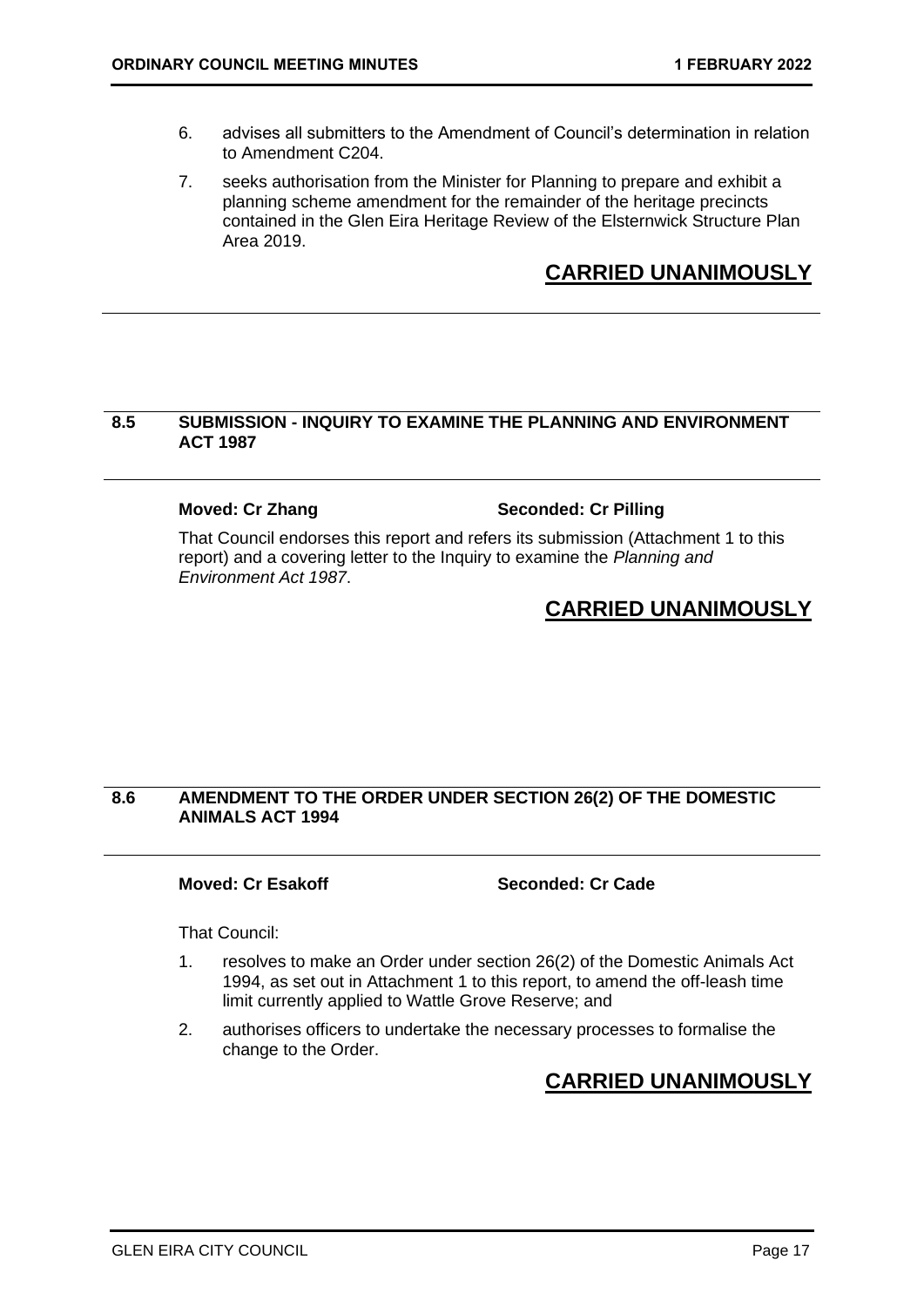### <span id="page-17-0"></span>**8.7 PROVISION OF MICROSOFT LICENSING AGREEMENT**

**Moved: Cr Zmood Seconded: Cr Zhang**

That Council:

- 1. appoints the panel of providers recommended to be appointed in the MAV tender as listed in the confidential attachment to the report;
- 2. authorises the Chief Executive Officer to execute the contract on Council's behalf;
- 3. notes the attachment to the report remains confidential in accordance with Section 3(1)(g) and Section 66(5) of the *Local Government Act 2020* or until Council resolves otherwise; and
- 4. authorises Council officers to disclose any confidential information in relation to this item, but only to the extent necessary to give effect to the resolution.

# **CARRIED UNANIMOUSLY**

#### <span id="page-17-1"></span>**9. URGENT BUSINESS - NIL**

#### <span id="page-17-4"></span><span id="page-17-3"></span><span id="page-17-2"></span>**10. ORDINARY BUSINESS**

- **10.1 Requests for reports from a member of Council staff - Nil**
- **10.2 Right of reply - Nil**
- <span id="page-17-6"></span><span id="page-17-5"></span>**10.3 Notice of Motion - Nil**
- <span id="page-17-7"></span>**10.4 Councillor questions - Nil**

#### **10.5 Written public questions to Council**

*This item was dealt with at an earlier stage of the meeting.*